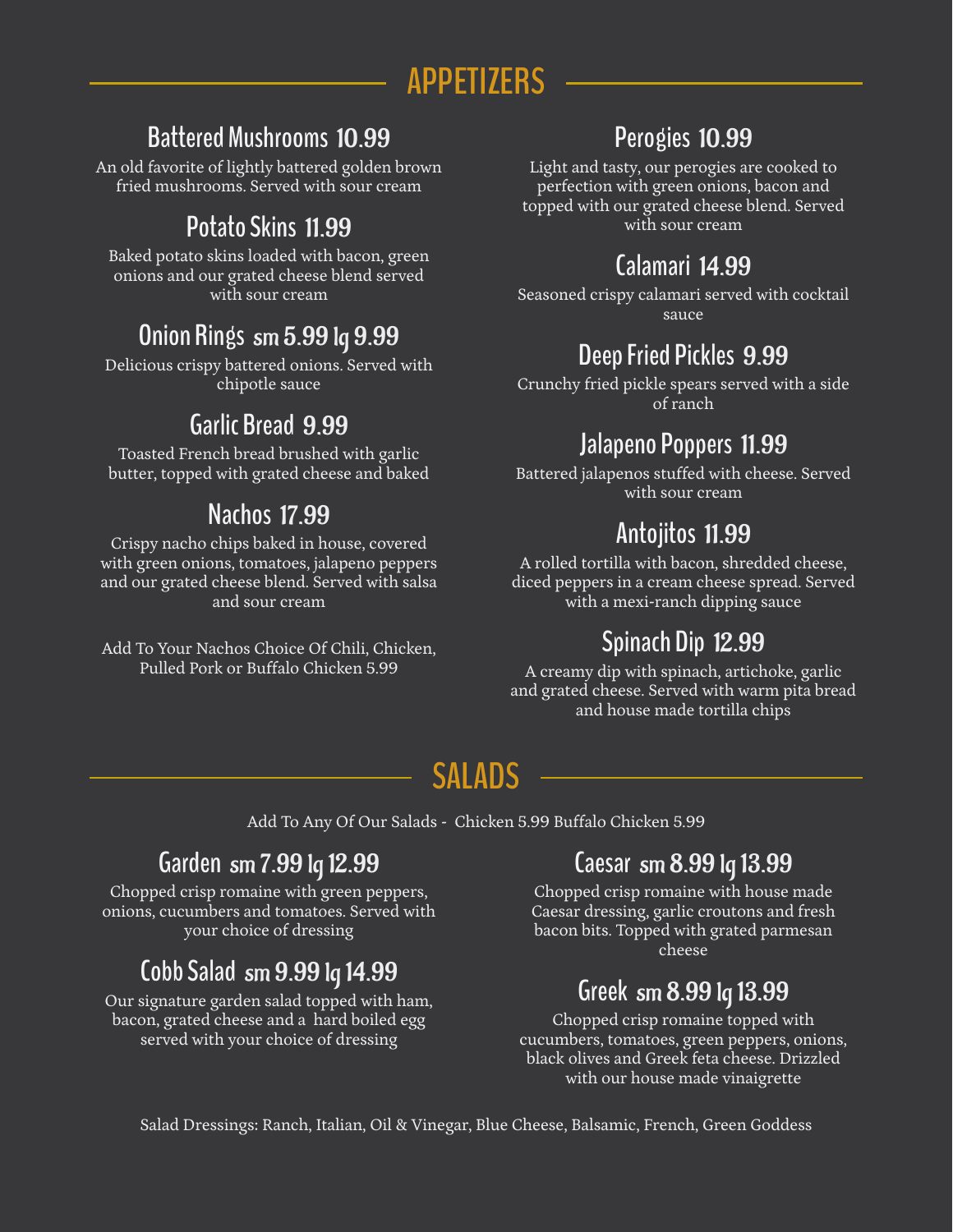# **BURGERS**

All burgers served with your choice of fries, onions rings or salad

# **Cheeseburger** 14.50

Topped with a grated cheese blend

#### **Hamburger** 13.50

Our signature house made burger

#### **Veggie Burger** 11.50

Delicious vegetarian burger for the non meat lover

#### **Forty Creek Burger** 16.50

Brushed with 40 Creek BBQ sauce and topped with onion frites

#### **Grand Slam** 17.50

Sautéed onions, mushrooms, grated cheese and a fried egg

#### **Pulled Pork Burger** 17.50

Topped with slow cooked pulled pork

#### **Big Texas** 16.50

Topped with our house made chili and grated cheese

#### **Bacon Cheeseburger** 15.50

Bacon strips and grated cheese

#### **Bacon Mushroom Swiss** 17.50

Sautéed mushrooms, Swiss cheese and bacon strips

#### **Great Canadian** 16.50

Topped with peameal bacon and grated cheese

### **French Onion Burger** 14.99

Topped with sautéed onions and Swiss cheese

#### **Mozza Burger** 14.50

Topped with Mozzarella cheese

### **All Jacked Up** 16.50

Loaded with jalapeno peppers and Monterey Jack cheese

#### **Beyond Meat Burger** 11.50

A delicious plant-based burger

# **QUESADILLAS**

#### **Chicken** 14.50

Grilled chicken breast sautéed with onions, green peppers and cheese

# **Buffalo Chicken** 15.50

Tender buffalo chicken sauced to your liking with sautéed onions and green peppers

# **Veggie** 11.99

Sautéed onions, peppers, tomato, mushrooms and cheese

#### **Steak** 17.99

Tender marinated striploin steak sautéed with onions, green peppers and cheese

# **Pulled Pork** 14.50

Slow cooked pulled pork with our signature sauce, sautéed onions and green peppers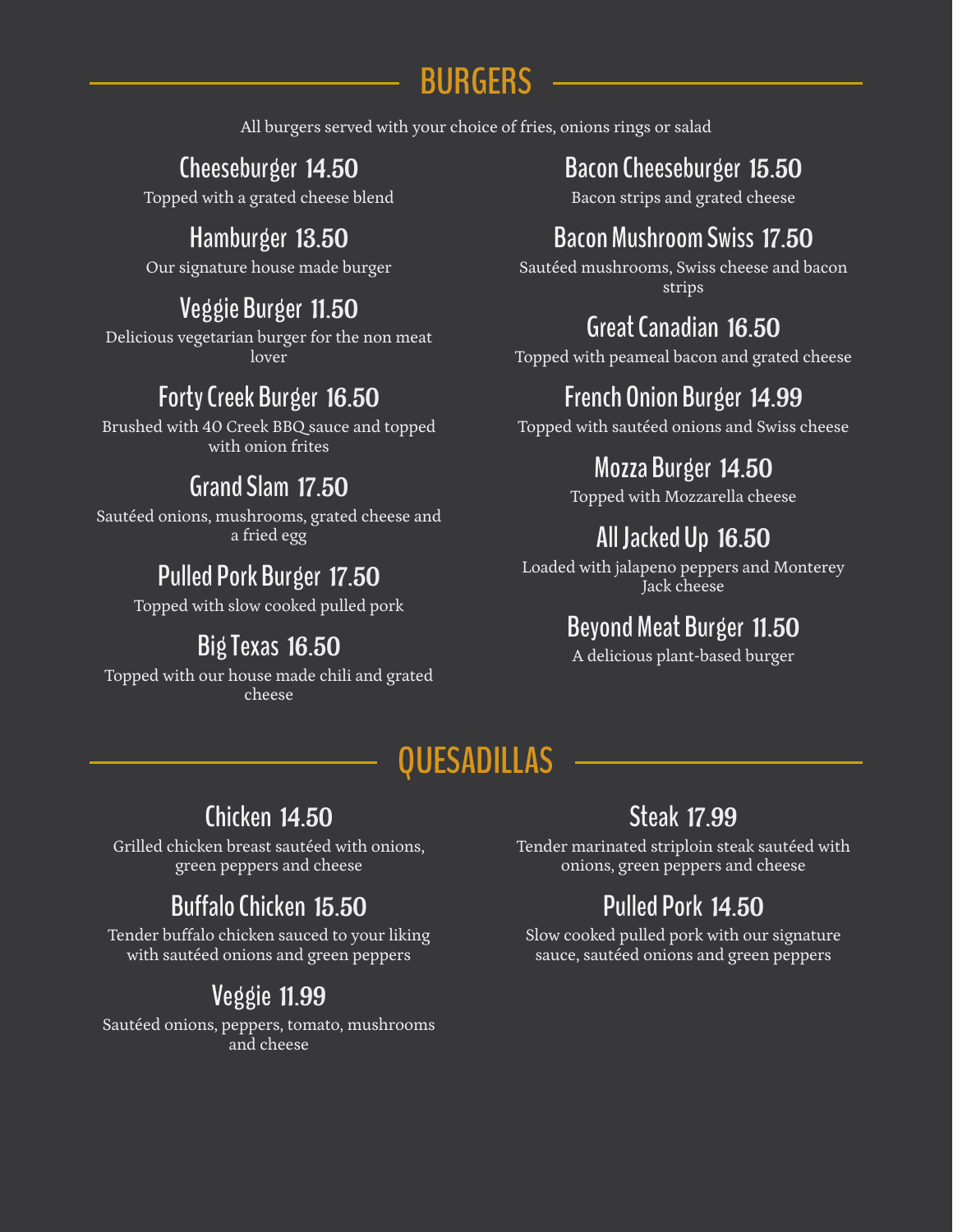

#### **Wings** 1 lb 12.99

Large size crispy chicken wings, lightly dusted and tossed the way you like it! Served with carrots, celery and blue cheese dip.

#### **Sauce Flavours**

BBQ Mild Hot Fire & Ice Suicide Sweet Chili Thai Honey Garlic Franks Red Hot Buttery Buffalo Creamy Buffalo 40 Creek BBQ

#### **Dry Rubs**

Cajun Garlic Parmesan Sea Salt & Black Pepper Garlic Pepper

**FRIES**

#### **Fresh Cut Fries** sm 4.99 lg 7.99

Locally grown potatoes fresh cut daily and cooked to golden perfection!

#### tenders and tossed in your choice of sauce **Loaded Fries** sm 7.99 lg 11.99

Layered with green onions, tomato, cheese, sour cream and bacon **Pulled Pork Poutine** 13.99

#### fabulous poutine! **Sweet Potato Fries** sm 6.99 lg 10.99

Crinkle cut sweet potatoes fried to a perfect crisp

#### **Poutine** sm 7.99 lg 11.99

Fresh cut fries loaded with cheese curds, grated cheese and our house made gravy

#### **Housemade Gravy** 1.49 **Buffalo Chicken Poutine** 16.99

Our signature poutine topped with chicken

Slow roasted pulled pork topped on our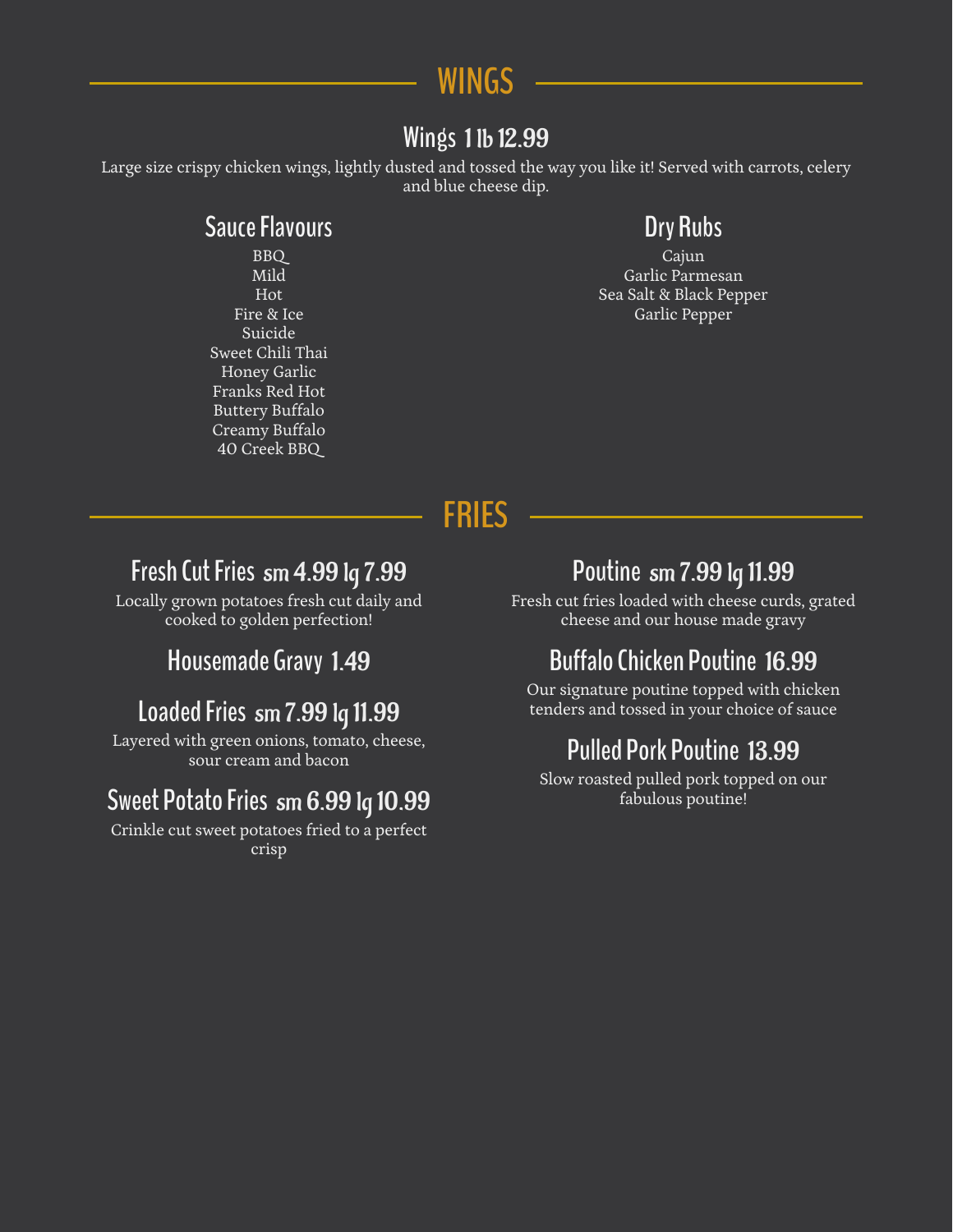# **WRAPS**

#### **Veggie** 9.99

Sautéed mushrooms, tomatoes, green peppers, onions, black olives and cheese

# **Buffalo Chicken** 11.50

Breaded and sauced chicken tenders with lettuce and tomatoes

# **Chicken BLT** 11.50

Chicken breast, bacon, lettuce, tomatoes, cheese and mayo

#### **Chicken Greek** 11.50

Chicken breast, lettuce, onion, tomatoes, green peppers, black olives, feta cheese and tzatziki sauce

#### **Southwest Turkey Bacon Wrap** 11.50

Turkey, bacon, lettuce, tomatoes, cheese and chipotle sauce

# **Steak** 15.99

Striploin steak, sautéed onions, mushrooms, green peppers, and grated cheese

# **Brushetta Chicken** 11.50

Chicken breast, onions, tomatoes, peppers and feta cheese

### **Chicken Caesar** 11.50

Caesar salad with bacon and chicken breast

# **Pulled Pork** 11.50

Slow cooked pulled pork, lettuce, tomatoes and grated cheese

# **HOUSE FAVOURITES**

#### **Fish & Chips** 1 PC 12.49 2 PC 15.99

Hand battered and fried to golden perfection served with fries and house made tartar sauce

# **Chicken Finger Platter** 15.99

Lightly breaded chicken strips cooked golden brown and served with plum sauce and fresh cut fries

# **Liver and Onions** 14.50

An old school favourite! Pan fried liver topped with sautéed onions and our house made gravy

# **Chili & Garlic Bread** 11.50

House made chili served with garlic bread

# **Buffalo Fingers Platter** 15.99

Chicken tenders sauced to your liking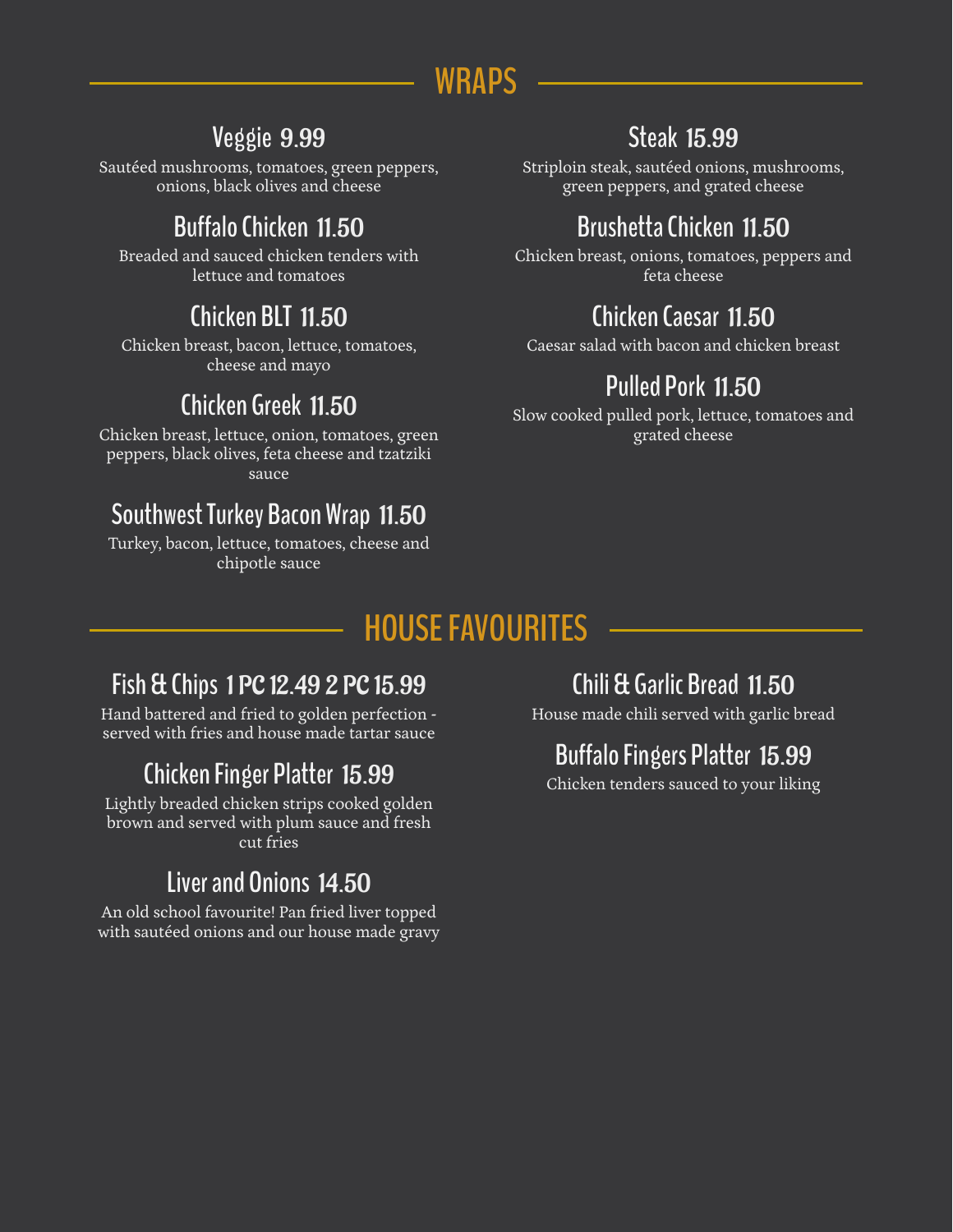# **SANDWICHES**

#### **Steak Sandwich** 19.99

Marinated striploin steak charbroiled and served with lettuce, tomatoes, sautéed onions and mushrooms on a garlic French stick

### **Pulled Pork on a Bun** 13.99

Slow roasted sauced pulled pork with lettuce and tomatoes on a fresh kaiser bun

# **Beef Dip Au Jus** 16.50

oven roasted beef shave & dipped in our house made Au Jus. Topped with onion frites and mozza cheese

# **Southern Fried Chicken** 15.50

Chicken breast lightly dusted and fried. Served on a bun and topped with lettuce and tomatoes.

# **Big Louie** 16.99

Lightly dusted chicken breast dipped in Franks Red Hot, drizzled with ranch dressing and topped with lettuce and tomatoes

# **Hot Turkey** 13.99

Slow cooked roast turkey on fresh bread topped with our house made gravy

# **Open Faced Hot Beef** 14.50

Oven roasted beef shaved & piled high on Texas bread topped with sautéed onion, mushrooms and our house made gravy

# **Chicken Mushroom Melt** 14.99

Grilled chicken breast topped with sautéed mushrooms, swiss cheese, lettuce, tomatoes and served on a kaiser bun

# **Club House** 15.50

An old favourite! Lettuce, tomatoes, bacon, fresh turkey and mayo

# **KIDS MENU**

Served with fries and a drink

**Grilled Cheese** 6.99 **Hamburger** 6.99

**Hot Dog** 6.99 **Chicken Strips** 6.99